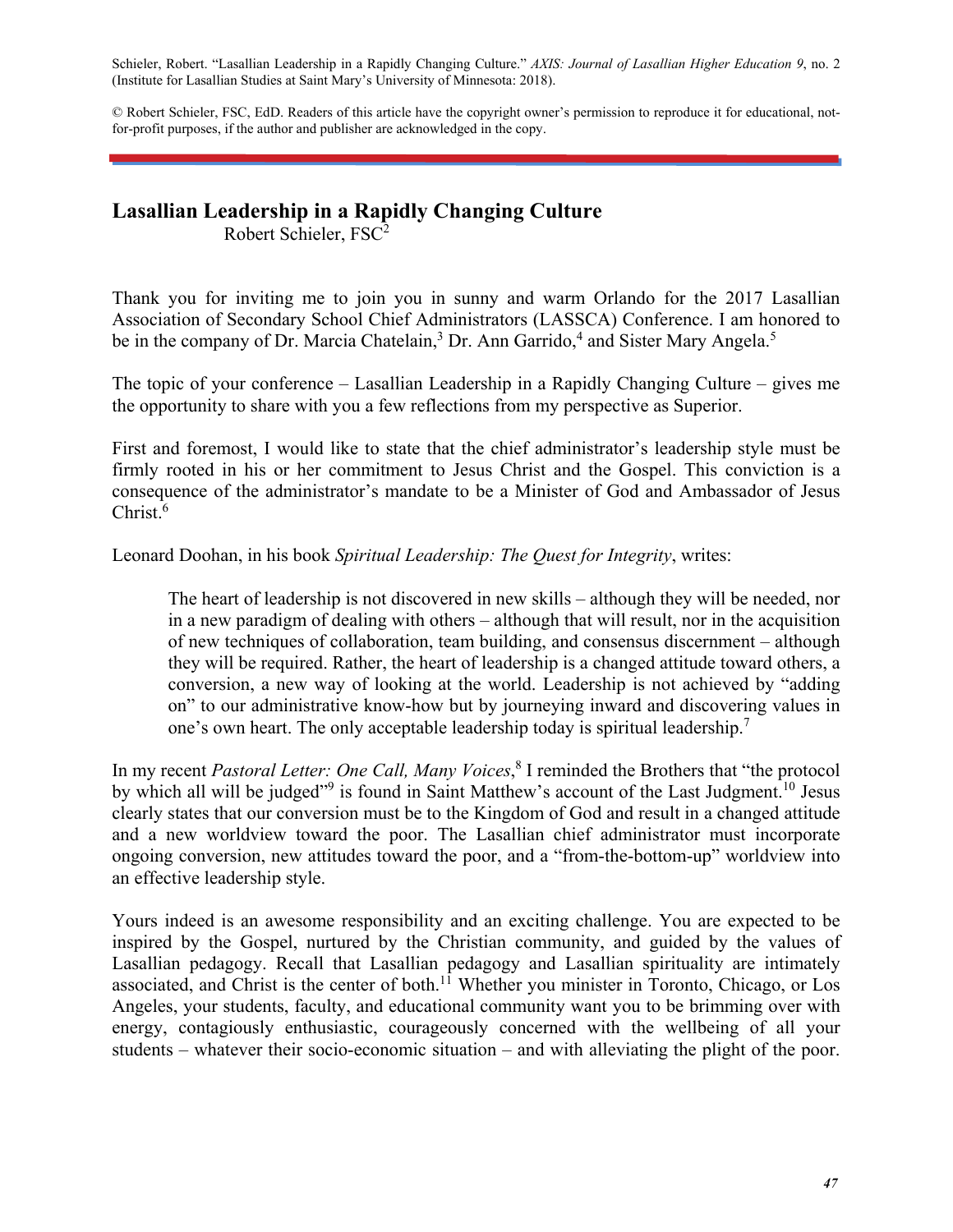It seems to me that you can only do this if you are prayerful, reflective, and conscious of the presence of God permeating everyone and everywhere.

From my pastoral visits around the Lasallian world, a frequently surfacing concern has to do with how well our leaders assume their responsibility and respond to the challenge. My interactions and conversations indicate to me that chief administrators – and this will come as no surprise to you – often over-manage and under-lead their educational communities. This is a concern frequently expressed by the chief administrators themselves. And it applies to the Superior as well!

From our own experience, we know how easy and tempting it is to become immersed in the "daily grind" of ensuring that the school runs well. A well-run school is, of course, a characteristic of Lasallian education; and the chief administrator is ultimately responsible for ensuring a compassionate and effective formative environment.

When feasible, however, I would like to suggest – and I know that you would want to do this – that for the chief administrator management should be the exception, not the rule. At all levels of governance, we must strive to push decision-making as far down as possible. I believe that the principal duty of the school leader is to guarantee that the school is a place where the Kingdom of God is experienced.

You must help the students – indeed the entire educational community – to experience the Kingdom as an event where good things happen to the young, the poor, and the vulnerable. We have to convey the reality of the Kingdom as offering insight into God's way of being and acting, and what the world would be like if everyone followed God's example.12

The creation of a "Kingdom environment" in a school is hard work. A Lasallian leader must make time for reflection, conversation, prayer, recreation, and study in order to have the necessary vision and energy to motivate and inspire the school community to be inclusive, welcoming, and accessible to vulnerable and poor young people. Each leader must determine the extent to which management issues can be delegated to others. If this is not done, the chief administrator runs the risk of becoming an articulate and popular but ineffective leader.

Echoing Leonard Doohan, I would say that the litmus test for Lasallian leadership is the extent to which it cooperates with Jesus in the creation of "Kingdom spaces" within the context of the Lasallian school.<sup>13</sup> Lasallian leadership wherever it occurs – Memphis, Milwaukie, or Metairie – demands that the chief administrators be aware of their call to conversion to the Gospel and the poor.

I think it is now clear to you why I believe the chief administrator should entrust many of the necessary details of the running of the school to others. It is so you can lead more and manage less.

Another concern that surfaces during my visits to our worldwide Lasallian Family is the continuing transmission of our distinctive way of forming young people.  $RELAN<sup>14</sup>$  provides shining examples of how to strengthen and improve our mission of human and Christian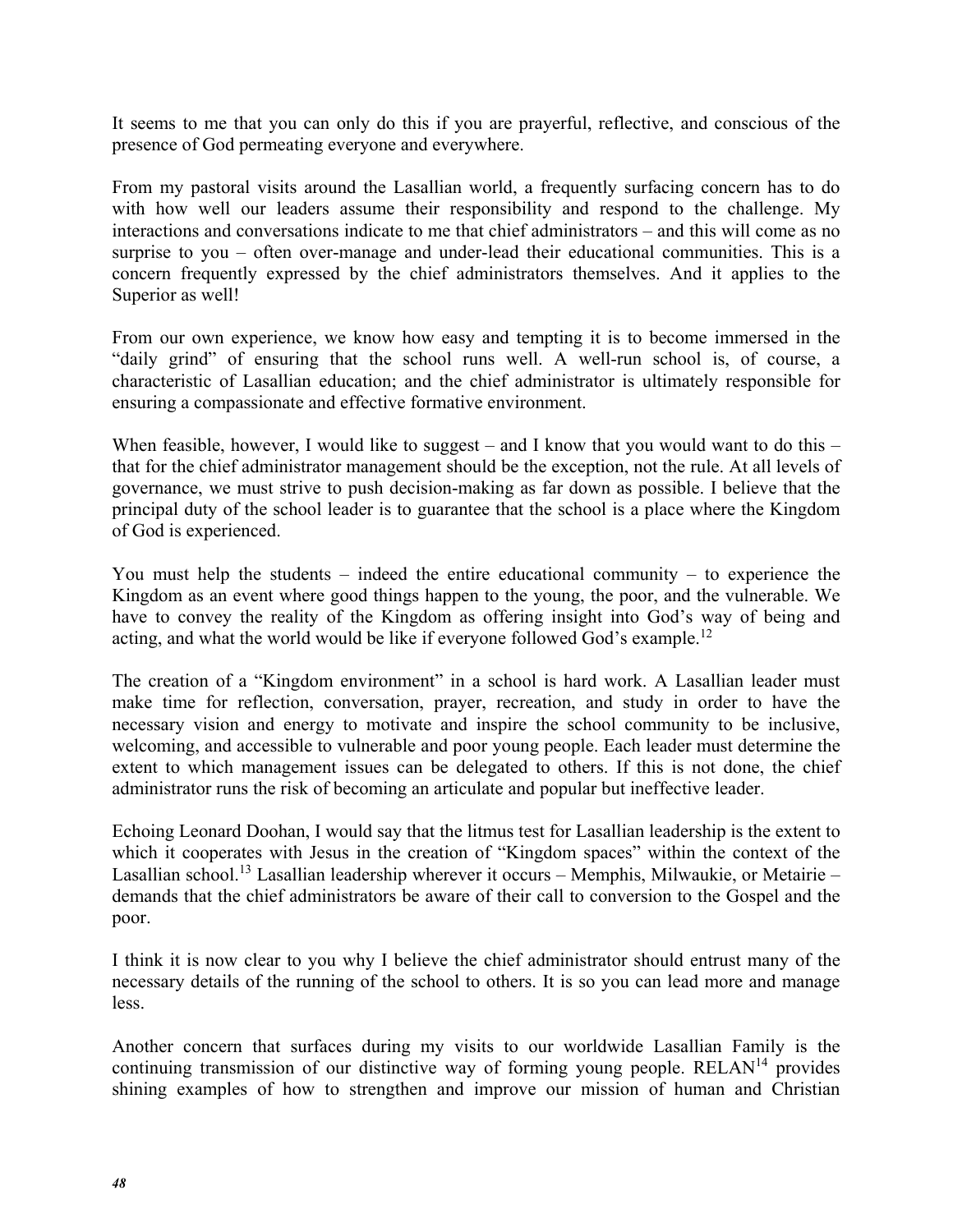education. LASSCA, the Buttimer Institute of Lasallian Studies, the Lasallian Social Justice Institute, the Lasallian Leadership Institute, the Brother John Johnston Institute of Contemporary Lasallian Practice, and the Huether Lasallian Conference clearly respond to this concern.

At the local level, too, we find wonderful programs that foster Lasallian leadership. The De La Salle *Signum Fidei* Institute at La Salle in Cincinnati, *El Otro Lado* originating in Tuscon, and the Region's *Spring into Action* are just a few of many excellent programs designed to inspire young people to be proactive, Gospel-driven leaders.

I am increasingly aware that each of the five Regions of the Institute<sup>15</sup> is a culturally complex reality that must develop its own styles of Lasallian leadership. A shared concern of leaders in all the Regions is effective conflict resolution. I am sure Ann Garrido has provided you with many valuable insights in this regard.<sup>16</sup>

The different ways conflicts are resolved are culturally conditioned. Values such as saving face, direct and clear confrontation, subtle suggestion, and personal versus group strategies determine the way conflicts can be respectfully and effectively dealt with. Your own multicultural RELAN demands that you be sensitive to a multitude of values, techniques, and strategies. I am sure you know from whom to seek professional advice about this important matter.

I will limit myself to indicate that when a Lasallian leader is called upon to resolve a conflict, the guiding principle must be to procure the glory of God as far as one is able.17 This is not meant to be a pious evasion of real-life problems, but rather a reminder that the keystone of Lasallian education is precisely to procure the glory of God by working for the well-being of the children and young people entrusted to our care.

Our rapidly changing cultural realities require new strategies and paradigms for conflict resolution. In our case, these new approaches must rest on and reflect the firm foundation of our commitment to Jesus and his Kingdom. Once again, I hope you can see why I challenge chief administrators to be women and men who have frequent contact with the Word of God and are filled with the spirit of faith and apostolic zeal.<sup>18</sup> I hope, too, that you can appreciate why I offer you a guiding principle and not a specific technique. The underlying principle can be applied anywhere – in Providence, Saint Paul, or Pasadena. The technique must be specific to the particular circumstances of a concrete place – inner-city New York, Concord, or Browning, Montana.

The most urgent challenge for chief administrators is not the capital campaign, student recruitment and retention, faculty contracts, or scholarships for the poor. All of these issues are important, labor intensive, and essential to providing a first-class Lasallian Catholic education. However, your first duty – indeed the duty of every one of us – is our progressive conversion to Jesus and the Gospel. The quality and effectiveness of our personal and communal responses to Jesus' proclamation – "Repent and believe in the Gospel"19 – will determine the effectiveness of our Lasallian leadership. After all, for the Lasallian teacher there is no separation between the professional journey and the spiritual journey.20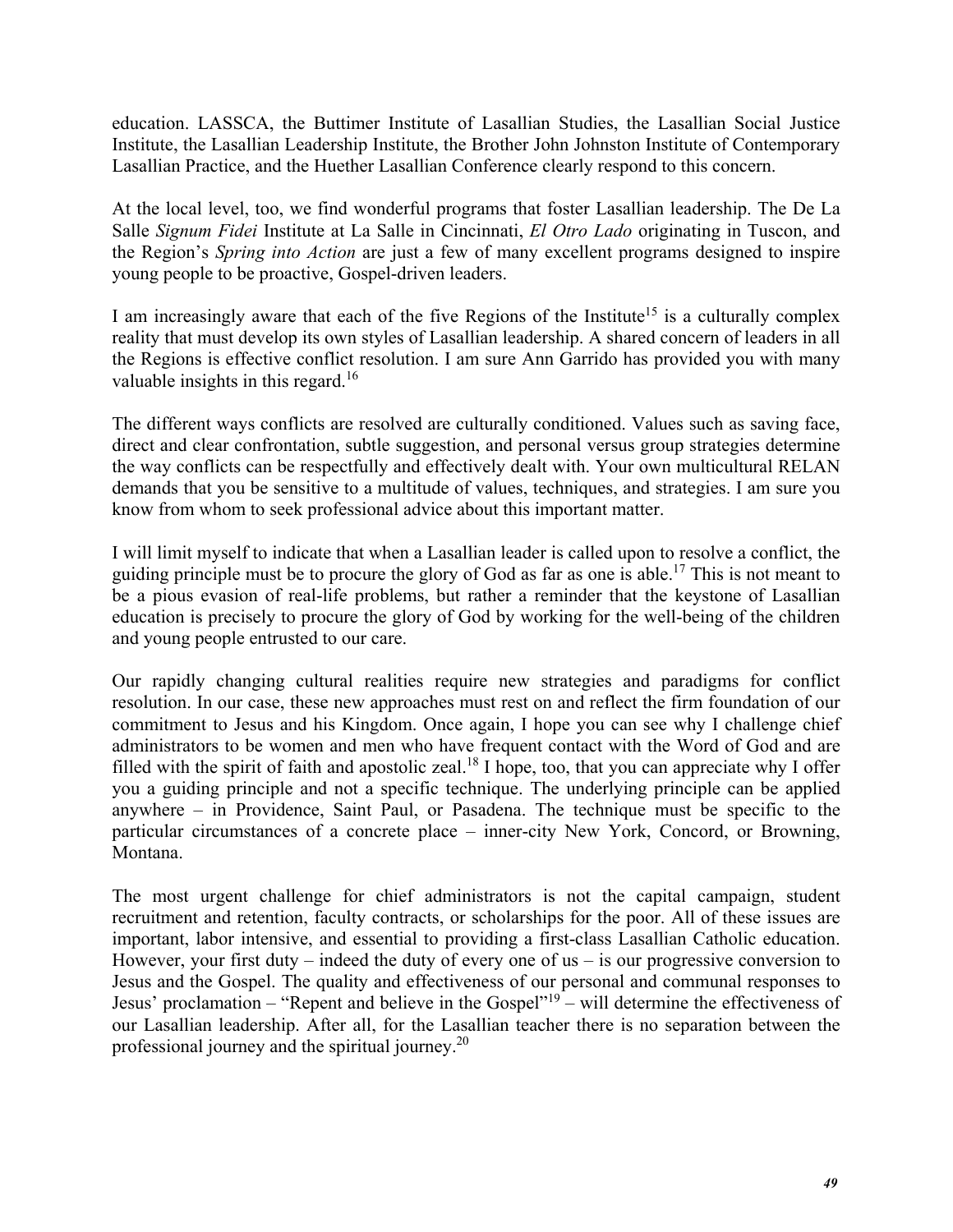The more you announce the Gospel to the poor and welcome the vulnerable and excluded to your schools, the more – slowly and imperceptibly – you will find yourselves transformed and revitalized as Lasallian chief administrators, having put on the new self, created in God's way.21

In this brief reflection, I have shared with you the following food for thought:

- Lasallian chief administrators are expected to be spiritual leaders; that is, women and men guided by the Holy Spirit, nurtured by the Word of God, and on fire with the spirit of faith and zeal.
- Lasallian leaders are encouraged to lead more and more and manage less; your first duty is to create places where the Kingdom of God is experienced.
- Lasallian chief administrators are invited to inspire others students and faculties to touch hearts through the Lasallian way of being and doing.
- Lasallian chief administrators are called to engage in progressive conversion to Jesus and the Gospel.

Yours indeed is an awesome, exciting, and life-giving ministry. Thanks to you, RELAN's network of secondary schools is providing children and young people with safe and welcoming places to experience community, solidarity, and outstanding academic and social opportunities. Because of your vision and hard work, Lasallian ministries in Canada and the United States are offering students educational experiences of God's Kingdom.

Please remember to take care of yourselves! While it is true that exercising leadership is an expression of your aliveness, please keep in mind that " . . . your life juice – your creativity and daring, your curiosity and eagerness to question, your compassion and love for people – can seep away daily  $\ldots$   $\cdot$ <sup>22</sup> It is important to take time – plenty of time – to refresh, recreate, and relax with your family and friends. We are all counting on you!

Personally, and in the name of the Institute of the Brothers of the Christian Schools, I thank you for being beacons of Christian hope for your local Lasallian families, enthusiastic bearers of the Good News, and outstanding Lasallian educational leaders.

I offer a special word of thanks to LASSCA officers,<sup>23</sup> who, on your behalf, invited me to join this LASSCA conference and who exemplify the spirit of Lasallian leadership.

Here in Rome,<sup>24</sup> the Brothers of the General Council and I are currently gathered to reflect on our fraternal life, the vitality of the mission, and our role as leaders. Please keep us in your prayers.

Thank you!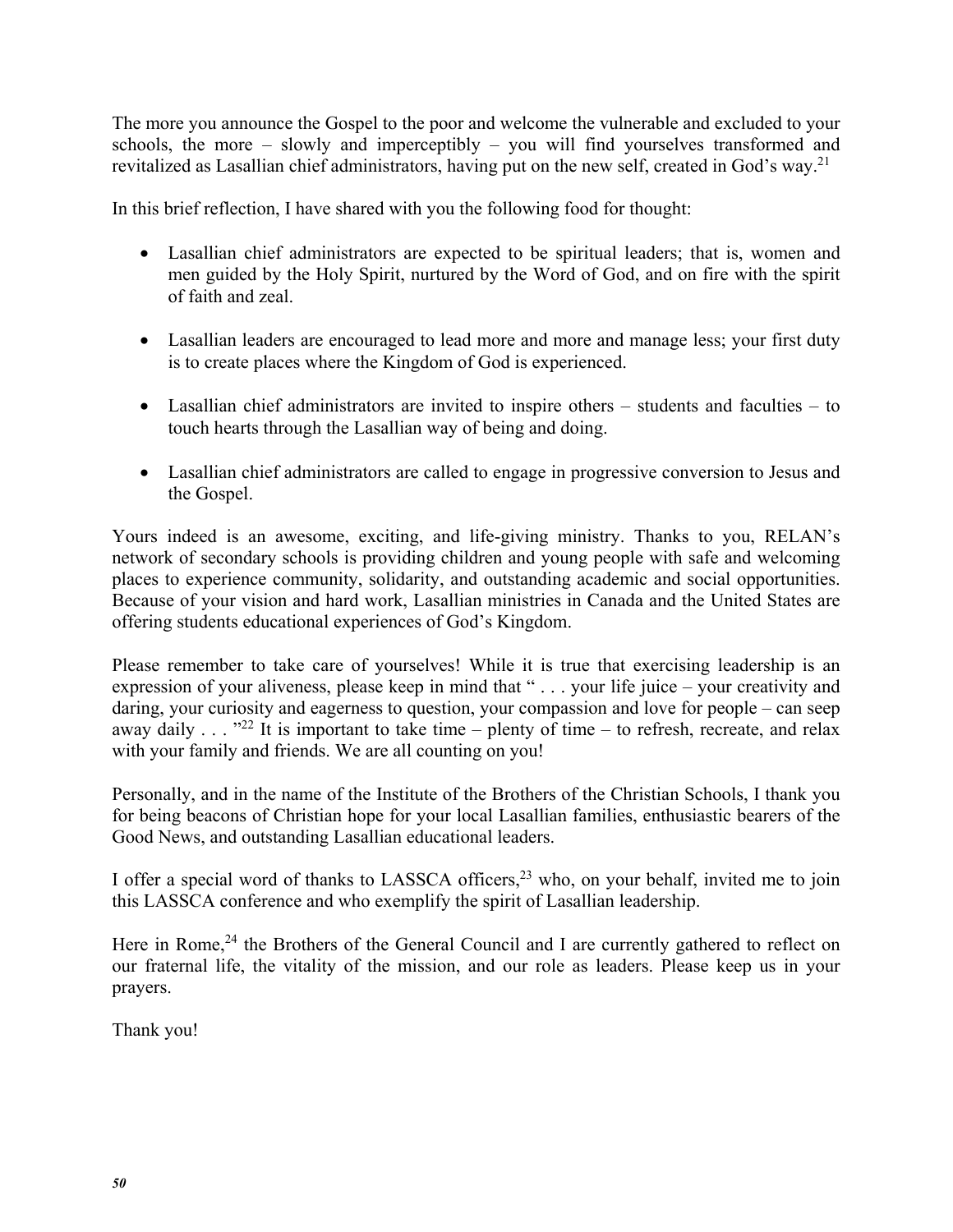## **Endnotes**

1. These remarks were delivered on 1 March 2017 during the annual conference of RELAN's Lasallian Association of Secondary School Chief Administrators (LASSCA), which was held in Orlando, Florida.

2. Brother Robert Schieler, FSC, was elected Superior General of the Brothers of the Christian Schools at the  $45<sup>th</sup>$  General Chapter in 2014. He earned a doctorate in educational administration at the University of Pennsylvania.

3. Marcia Chatelain, PhD, is a noted speaker and "scholar of race and ethnicity in America."

4. Ann M. Garrido, DMin, is an associate professor of homiletics at Aquinas Institute of Theology in Saint Louis, MO.

5. Sister Mary Angela Shaughnessy, SCN, JD, is an expert on Catholic school law.

6. These are images from John Baptist de La Salle's "Meditations for the Time of Retreat." Cf. *Meditations by John Baptist de La Salle* (Lasallian Publications, 1994), pages 432-472.

7. Leonard Doohan, *Spiritual Leadership: The Quest for Integrity* (Paulist Press, 2007), page 12

8. Brother Robert Schieler, FSC, *Pastoral Letter: One Call, Many Voices* (Rome, 2016).

9. "The protocol by which all will be judged" is a phrase often used by Pope Francis.

10. *Matthew* 25:31-46.

11. Brother George Van Grieken, FSC, *Touching the Hearts of Students: Characteristics of Lasallian Schools* (Christian Brothers Publications, 1999), page 123.

12. Cf. José Pagola, *Jesus: An Historical Approximation* (Convivium Press, 2015), pages 99- 100.

13. Cf. Doohan, page 2.

14. RELAN is the acronym for the Region of Lasallian North America, one of five Regions of the worldwide Institute of the Brothers of the Christian Schools.

15. These five are: Lasallian Region of Pacific-Asia (PARC); Lasallian Region of Latin America (RELAL); Lasallian Region of Europe-Middle East (RELEM); Lasallian Region of North America (RELAN), exclusive of Mexico that forms a part of RELAL; and Lasallian Region of Africa-Madagascar (RELAF), exclusive of Egypt and Sudan that form a part of RELEM.